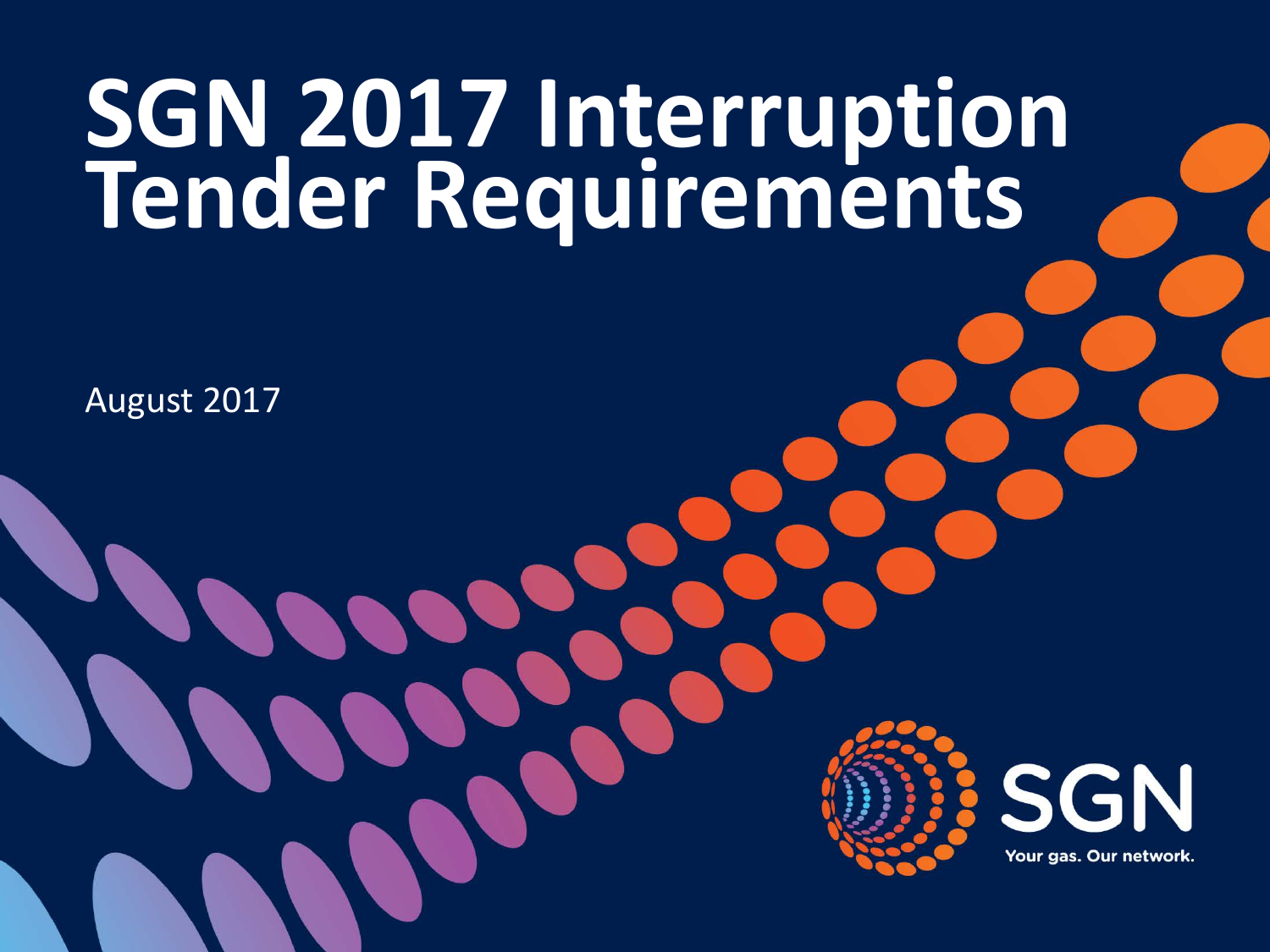## **2017 Interruption Tender Process**

SGN publish Interruption Requirements 4 August 2017

Tender window opens Monday 4 September 2017

Tender window closes Friday 15 September 2017

On or before 26 October SGN publish results of the Interruption Tender Process



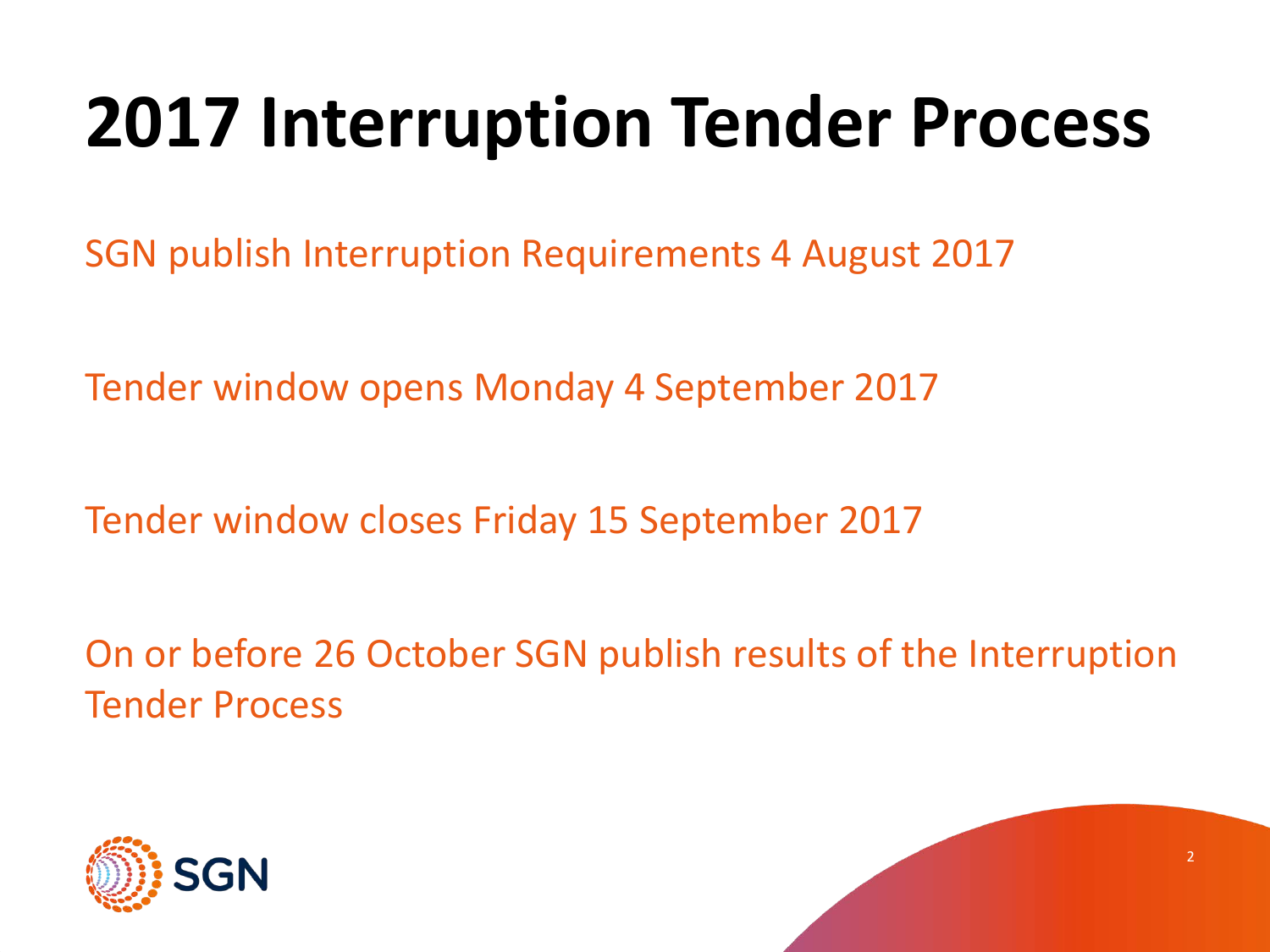## **2017 Annual Interruption Requirements**

SGN has published it's Interruption Requirements, details are summarised below or on the SGN website under Publications;Interruption

www.sgn.co.uk

or contact for assistance

- Leyon Joseph tel  $02380816730$
- Scott Duncan tel 01293 818256
- Email network.capacity@sgn.co.uk



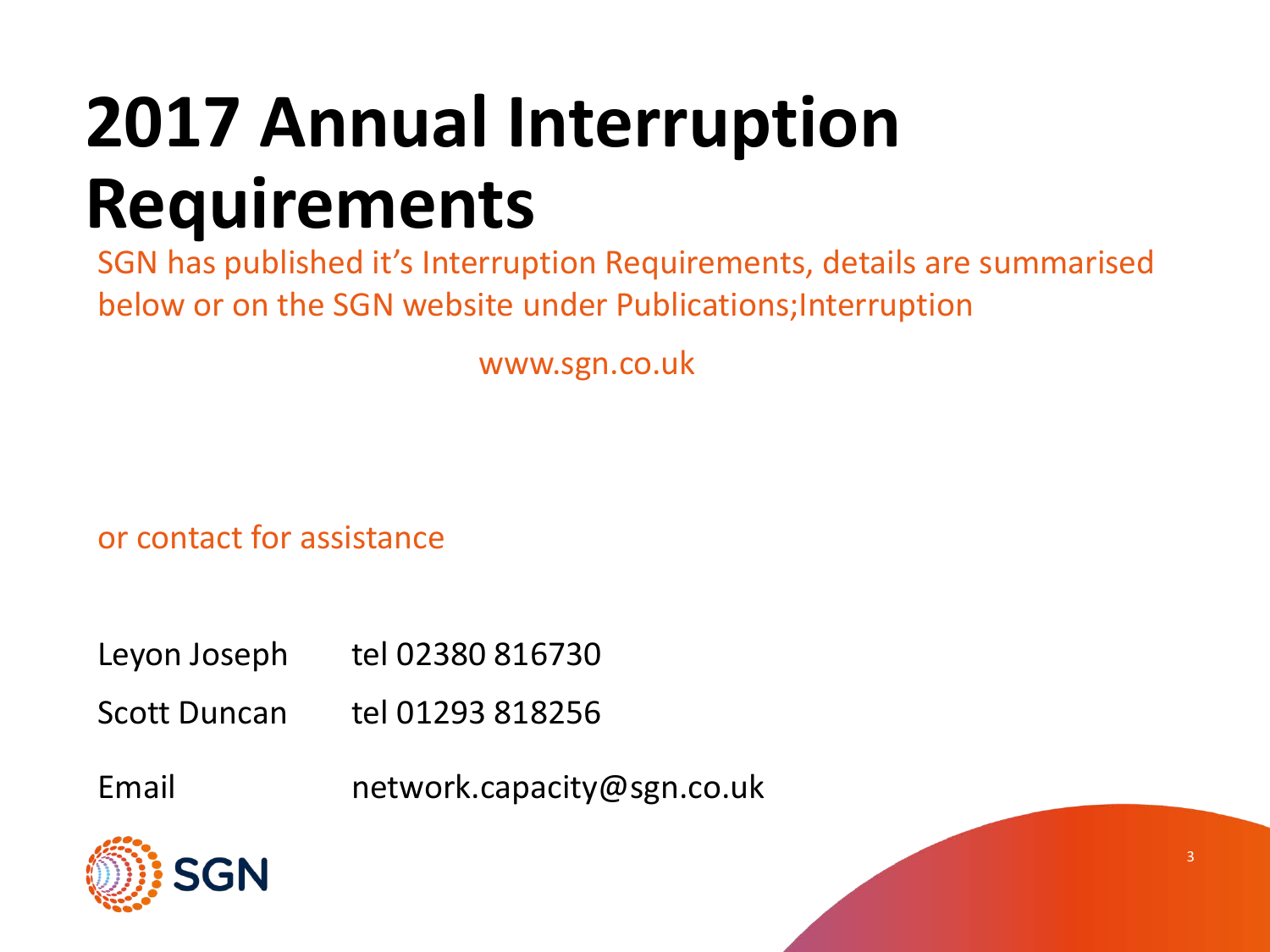## **Scotland - Requirements**



Thurso

4